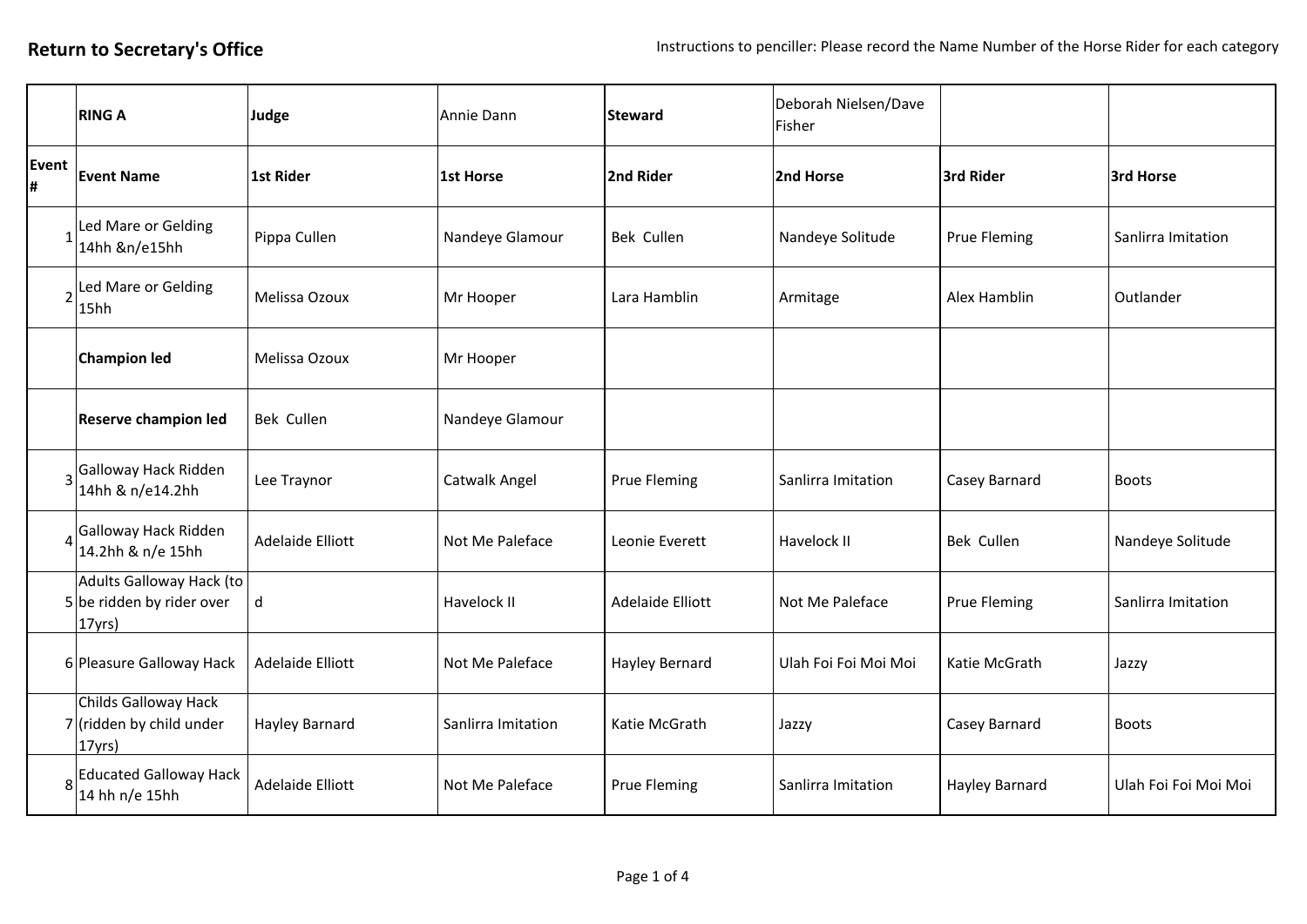|             | <b>RING A</b>                                        | Judge                          | Annie Dann            | <b>Steward</b>              | Deborah Nielsen/Dave<br>Fisher       |           |           |
|-------------|------------------------------------------------------|--------------------------------|-----------------------|-----------------------------|--------------------------------------|-----------|-----------|
| Event<br>H. | <b>Event Name</b>                                    | <b>1st Rider</b>               | 1st Horse             | 2nd Rider                   | 2nd Horse                            | 3rd Rider | 3rd Horse |
|             | <b>Champion Galloway</b><br>Hack                     | Lee Traynor                    | Catwalk Angel         |                             |                                      |           |           |
|             | <b>Reserve Champion</b><br><b>Galloway Hack</b>      | Leonie Everett                 | Havelock II           |                             |                                      |           |           |
|             | 9 <sup>Pair</sup> of Galloway Hacks<br>14hh n/e 15hh | Katie McGrath/Millie<br>Fisher | Jazy/Spud             | Pippa Cullen/Jock<br>Cullen | Nandeye Solitude/<br>Nandeye Glamour |           |           |
|             | 10 Hack 15hh n/e 15.2hh                              | Vanessa Barry                  | Sassy                 |                             |                                      |           |           |
|             | 11 Hack 15.2hh n/e 16hh                              | Melissa Ozoux                  | Mr Hooper             | Katie McGrath               | Joe                                  |           |           |
|             | 12 Hack 16hh n/e 16.2hh                              | Molly Fug                      | Glandore western star | Lara Hamblin                | Armitage                             |           |           |
|             | 13 Hack 16.2hh & over                                | <b>Prue Fleming</b>            | Nemo                  | Alexandra Hamblin           | Outlander                            |           |           |
| 14          | Pleasure Hack 15hh &<br>over                         | <b>Prue Fleming</b>            | Nemo                  | Lara Hamblin                | Armitage                             |           |           |
|             | 15 Adults Hack 15hh & over                           | <b>Prue Fleming</b>            | Nemo                  | <b>Molly Fug</b>            | Glandor western star                 |           |           |
|             | 16 Childs Hack 15hh & over                           | Lara Hamblin                   | Armitage              | <b>Bridget Yeomans</b>      | Double Diamond critter               |           |           |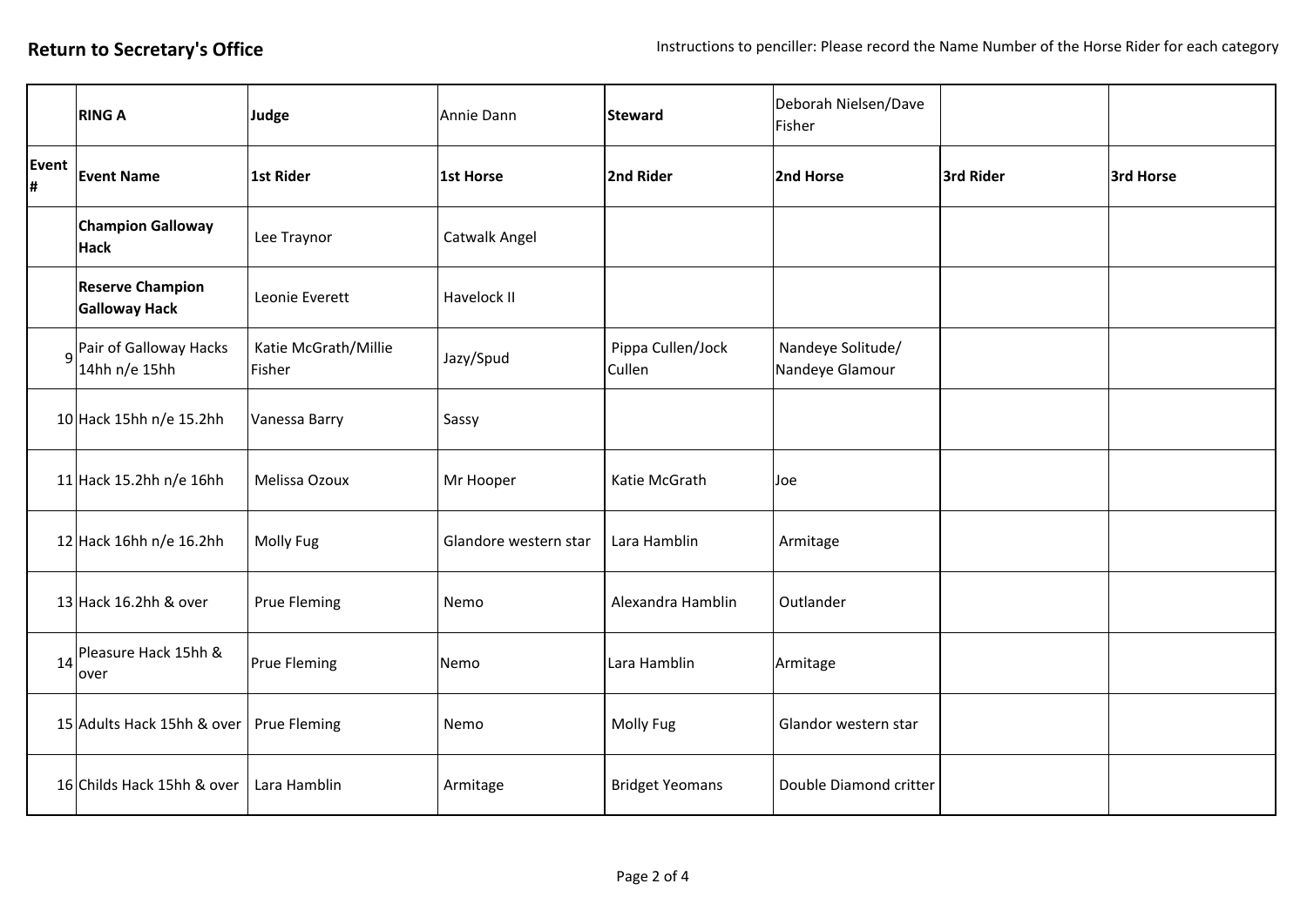|            | <b>RING A</b>                                                                  | Judge                        | Annie Dann            | <b>Steward</b>         | Deborah Nielsen/Dave<br>Fisher |             |                       |
|------------|--------------------------------------------------------------------------------|------------------------------|-----------------------|------------------------|--------------------------------|-------------|-----------------------|
| Event<br># | <b>Event Name</b>                                                              | 1st Rider                    | 1st Horse             | 2nd Rider              | 2nd Horse                      | 3rd Rider   | 3rd Horse             |
| 17         | Educated Hack 15hh &<br>over                                                   | Molly Fuge                   | Glandore Western Star | <b>Bridget Yeomans</b> | <b>APH Politix</b>             |             |                       |
|            | Jim Gorrie Supreme<br><b>Champion Hack</b>                                     | <b>Melissa Ozoux</b>         | <b>Mr Hooper</b>      |                        |                                |             |                       |
|            | <b>Champion Hack</b>                                                           | Melissa Ozoux                | Mr Hooper             |                        |                                |             |                       |
|            | <b>Reserve Champion Hack</b> Prue Fleming                                      |                              | Nemo                  |                        |                                |             |                       |
|            | 18 <sup>Station</sup> Hack (Galloways<br>eligible) single rein                 | <b>Hayley Barnard</b>        | Diamond               | Hayley Bernard         | Ulah Foi Foi Moi Moi           | Mark Dawson | Bob                   |
|            | Consolation Hack -<br>$19$ Galloways eligible (that<br>has not won a ribbon in | Alex Hamblin/Lara<br>Hamblin | Outlander/Armitage    |                        |                                |             |                       |
|            | 20 Pair of Hacks over 15hh                                                     | Ida Dawson/Mark Dawson       | Gem/Bob               |                        |                                |             |                       |
| 21         | Lady Rider (17 years &<br>under 21 years)                                      | Alex Hamblin                 | Armitage              | Prue Fleming           | Nemo                           | Molly Fuge  | Glandore Western Star |
| 22         | Lady Rider (21 years &<br>over)                                                | Melissa Ozoux                | Mr Hooper             |                        |                                |             |                       |
|            | <b>Champion Lady Rider</b>                                                     | Alex Hamblin                 | Armitage              |                        |                                |             |                       |